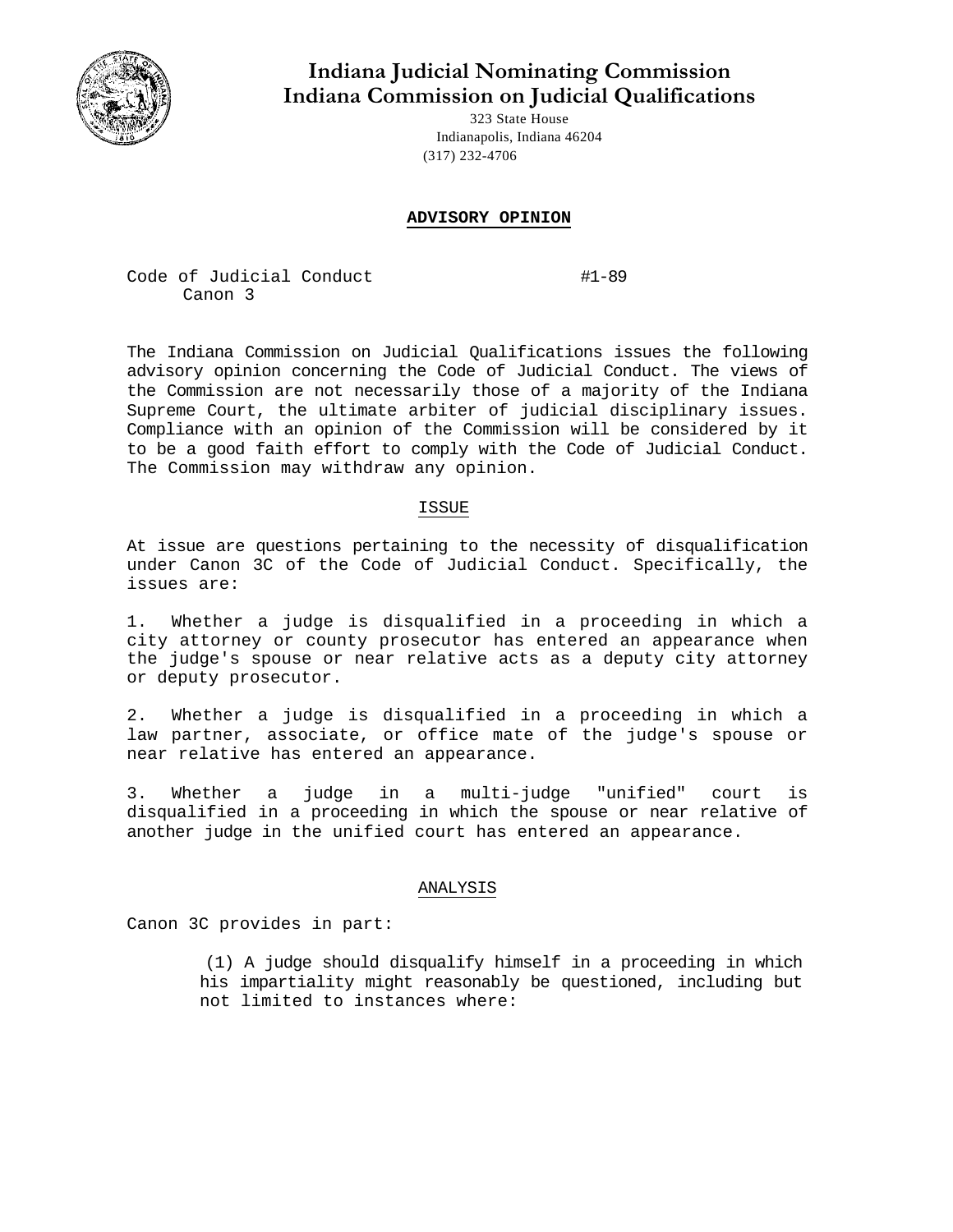(d) he or his spouse, or a person within the third degree of relationship to either of them, or the spouse of such.a person:

(ii) is acting as a lawyer in the proceeding; (iii) is known by the judge to have an interest that could be substantially affected by the outcome of the proceeding....

The fact that a lawyer in a proceeding has a professional affiliation with a near relative or spouse of a judge does not, in itself, disqualify the judge. See Thode, Reporter's Notes of Code of Judicial Conduct p. 15 (1973). Under Canon  $3$ , the issue is whether the judge's impartiality may be reasonably questioned by the fact of the affiliation and whether the judge's relative or spouse is known by the judge to have a substantial interest in the outcome of the proceeding. Id.

Where the judge's relative or spouse is a deputy prosecuting attorney or deputy city attorney, and has not participated at all in the preparation of the case at bar, a judge is not necessarily disqualified on the occasion of an appearance by another member of the prosecuting attorney's or city attorney's offices. See, ISBA Legal Ethics Committee Opinion No. 2 of 1983, 28 Res Gestae 450-51 (February 1985). Unlike a lawyer's interest in a law partner's cases, a deputy government attorney is usually engaged in a case only when he or she has actually worked on it. See generally, Frank, Disqualification of Judges:In Support of the Bayh Bill, 35 Law and Contemporary Problems

43 at 47 (1970), cited in Laird v. Tatum (1972) 409 U.S. 824, 93 S.Ct. 7, 34 L.Ed.2d 50. The progression of a deputy prosecutor's or deputy city attorney's career, and his or her financial gains and losses, do not depend in any real sense on the outcomes of cases involving others in their offices. Absent other indicia of potential conflict, a judge will be presumed to act impartially in a government case despite a relative's career as a deputy government attorney.

By contrast, law partners or associates who share good will, profits, and losses, are engaged in one another's cases regardless of the identity of the attorney of record. Thus, a judge's disqualification when the spouse's partner or associate enters an appearance is required by Canon 3C. See, ISBA Legal Ethics Opinion No. 2 of 1984, 29 Res Gestae 38-39 (July 1985). Not only would the judge's impartiality reasonably be questioned by a failure to disqualify, Canon  $3C(1)$ , but the relative or spouse will likely have an interest in the proceeding which could be substantially affected by the outcome. Canon 3C(1)(d)(iii). However, a mere office-sharing arrangement between lawyers will not, per se, require a judge's disqualification when the office mate of the judge's spouse or near relative enters an appearance. Id. The judge may entertain the case so long as the attorneys do not share liabilities, profits, responsibilities, letterheads and telephone listings, have only the connection that their offices are physically connected, and in no way invite a reasonable